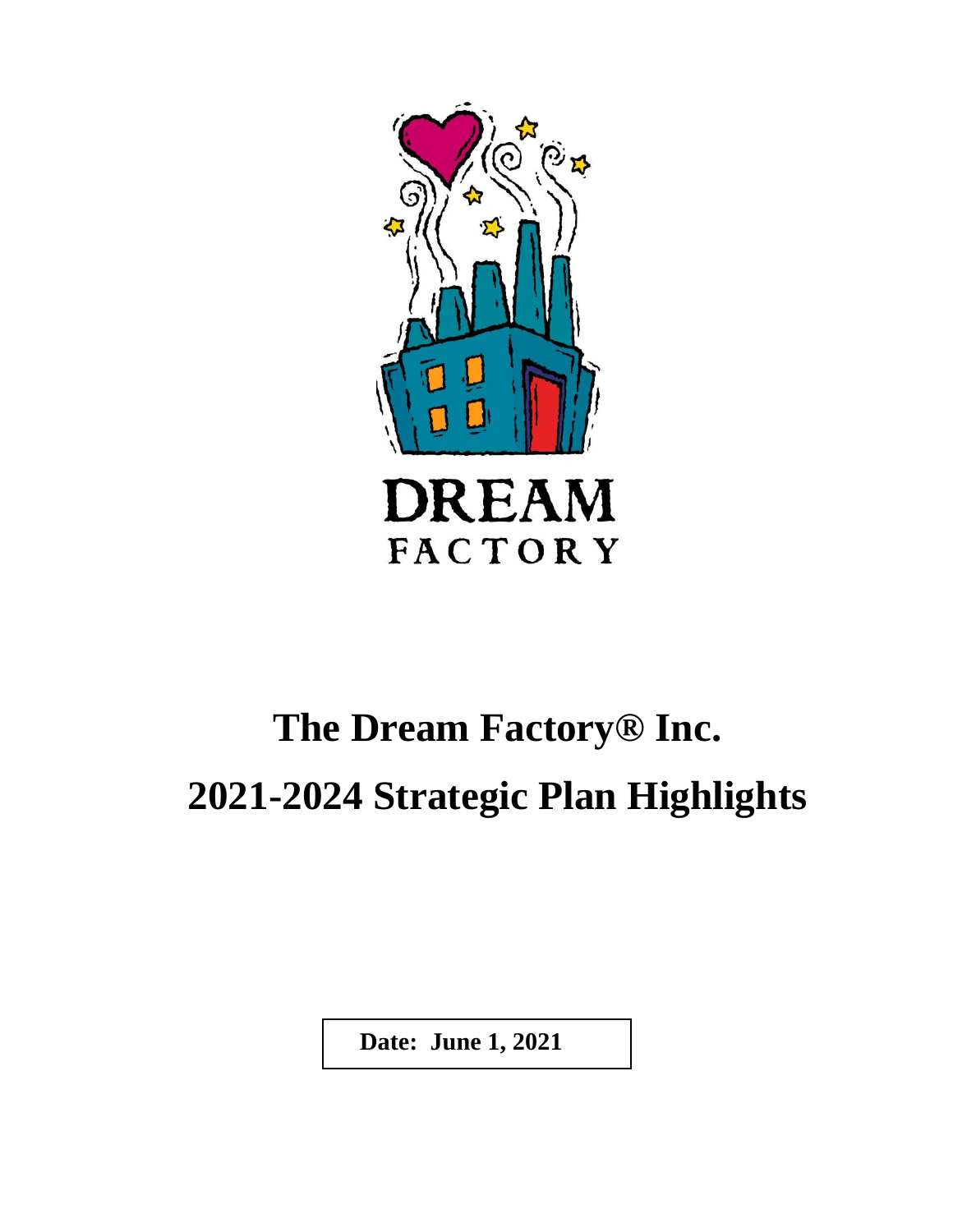## **Table of Contents**

| I. | <b>Mission Statement</b>          |
|----|-----------------------------------|
| П. | <b>Vision Statement</b>           |
| Ш. | Specific Strategies & Initiatives |
|    | 1. Financial Stability            |
|    | 2. Marketing & Public Relations   |
|    | <b>3. Human Resources</b>         |
|    | <b>4. Information Technology</b>  |
|    | I TAGO                            |

- **5. Organizational Effectiveness**
- **IV. Critical Success Factors**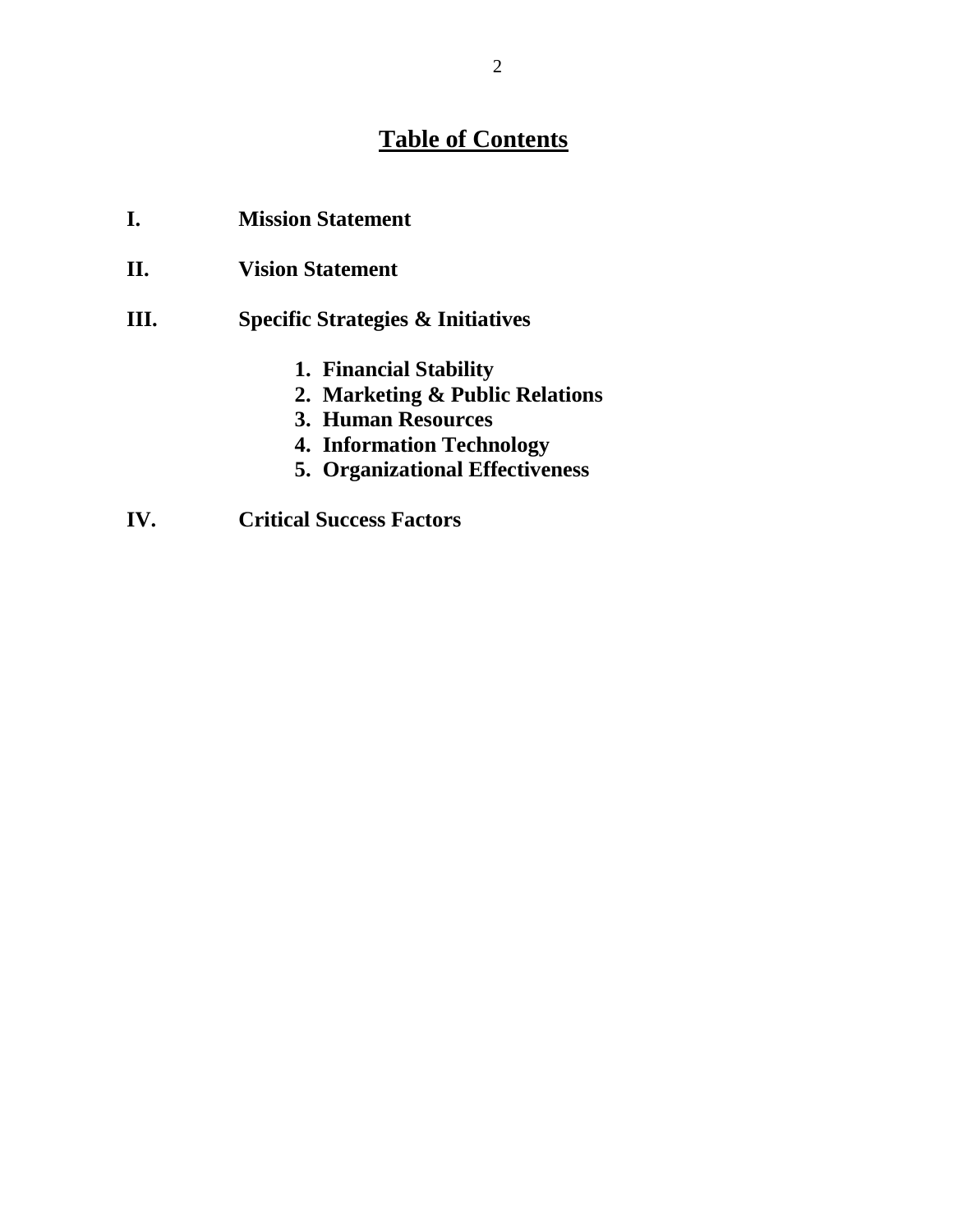#### **I. MISSION**

**The mission of The Dream Factory, Inc. is to grant dreams to children diagnosed with critical or chronic illnesses who are 3-18 years of age. To fulfill this mission, the corporation must continually pursue new ways of doing business to insure we can continue to provide our services to the children and communities which we serve. The intent of this 3-year strategic plan is to help the entire organization grow and succeed. While implementing this plan will impact the entire organization, the Executive Committee will be responsible for executing the strategies and initiatives agreed upon and evaluating the progress and success of these strategies and initiatives each year.**

#### **II. VISION STATEMENT**

**The Dream Factory Inc. is committed to being the premier wish-granting organization of choice. This will be achieved by:**

- **1) Maintaining financial stability by growing gross revenues and program services to the 2019 level by 2024 (\$3.4 Million), through an integrated, diverse resource development program.**
- **2) Growing and maintaining effective marketing and public relations programs, building long-lasting alliances within the healthcare and business communities which we serve.**
- **3) Maintaining an efficient and dedicated human resource all-volunteer base to enable and drive the Corporation's mission and strategic plan.**
- **4) Maintaining and efficiently utilizing information technology enablers.**
- **5) Maintaining a high level of organizational effectiveness.**

### **III. STRATEGIES & INITIATIVES**

**STRATEGY #1 – Maintain financial stability by growing gross revenues to the 2019 level by 2024, through an integrated, diverse resource development program.**

**STRATEGY #2 - Grow and maintain effective marketing and public relations programs, building long-lasting alliances within the healthcare and business communities which we serve.**

**STRATEGY #3 - Maintain an efficient and dedicated all-volunteer human resource base to enable and drive the Corporation's mission and strategic plan.**

**STRATEGY #4 - Provide the necessary information technology infrastructure and support to achieve the goals of our long-term strategy.**

**STRATEGY #5 - Maintain a high level of organizational effectiveness.**